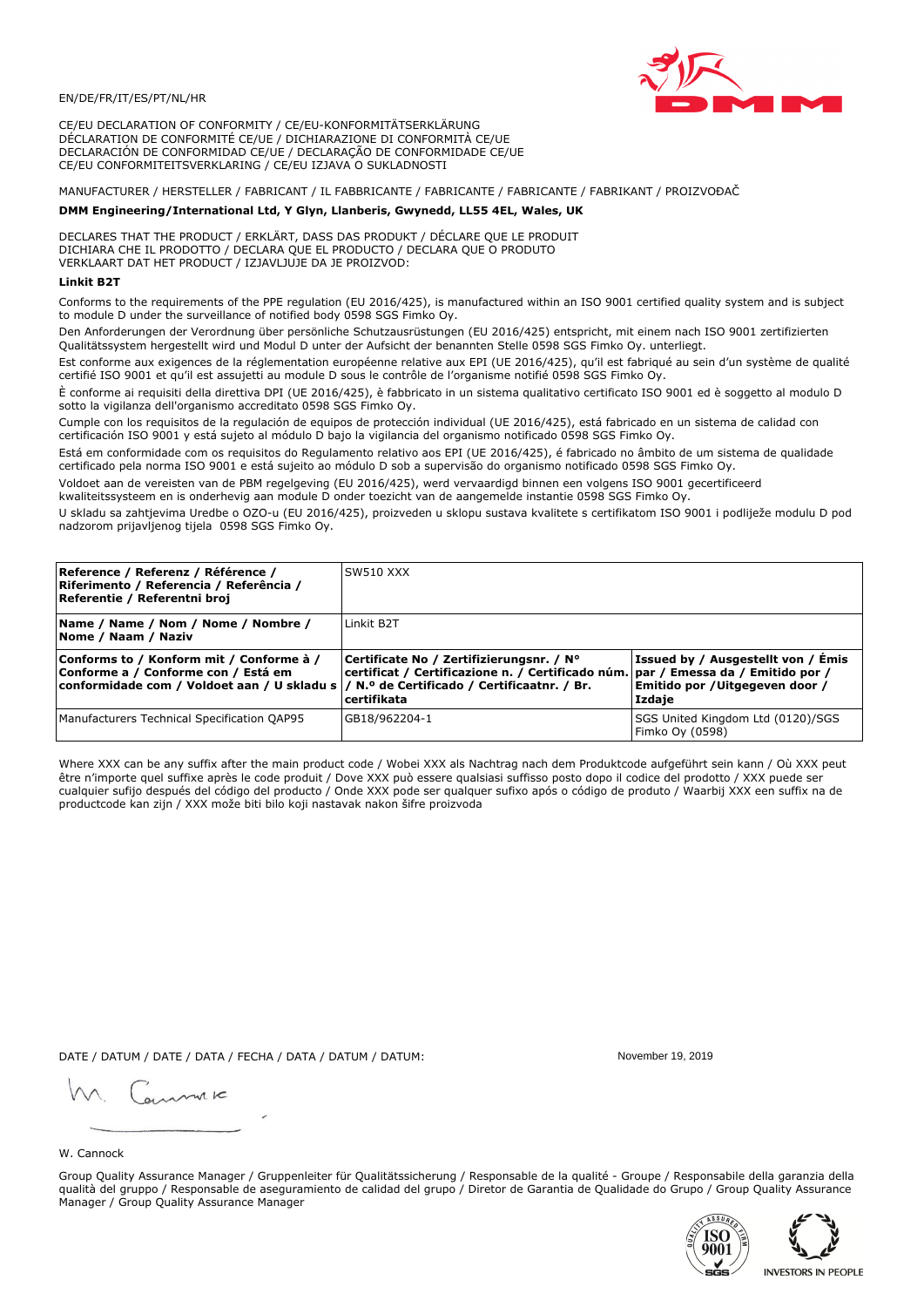## NO/SE/FI/DK/PL/CZ/SK/MT

CE/EU-SAMSVARSERKLÆRING / CE/EU-FÖRKLARING OM ÖVERENSSTÄMMELSE CE/EU-VAATIMUSTENMUKAISUUSVAKUUTUS / CE/EU-OVERENSSTEMMELSESERKLÆRING DEKLARACJA ZGODNOŚCI WE/UE / CE/EU PROHLÁŠENÍ O SHODĚ CE/EÚ VYHLÁSENIE O ZHODE / DIKJARAZZJONI TA' KONFORMITÀ TAL-KE/UE

## PRODUSENT / TILLVERKAREN / VALMISTAJA / PRODUCENT / PRODUCENT / VÝROBCE / VÝROBCA / IL-MANIFATTUR

### DMM Engineering/International Ltd, Y Glyn, Llanberis, Gwynedd, LL55 4EL, Wales, UK

ERKLÆRER AT PRODUKTET / INTYGAR ATT PRODUKTEN / VAKUUTTAA, ETTÄ TÄMÄ TUOTE / ERKLÆRER, AT PRODUKTET / OŚWIADCZA, ŻE<br>WYRÓB / PROHLAŠUJE, ŽE PRODUKT / VYHLASUJE, ŽE VÝROBOK / JIDDIKJARA LI L-PRODOTT:

Overholder kravene i PVU-forordningen (EU 2016/425), er produsert innenfor et ISO 9001-sertifisert kvalitetssystem og er underlagt modul D under overvåkning av teknisk kontrollorgan 0598 SGS Fimko Oy.

Uppfyller kraven för PPE-reglerna (EU 2016/425), tillverkas inom ett ISO 9001-certifierat kvalitetssystem och är föremål för modul D under övervakning av anmält organ 0598 SGS Fimko Oy.

Noudattaa henkilönsuojaimia koskevan asetuksen (EU 2016/425) vaatimuksia, on valmistettu ISO 9001 -sertifioidun laatujärjestelmän mukaisesti ja että siihen sovelletaan ilmoitetun laitoksen 0598 SGS Fimko Oy.:in alaista D-moduulia.

Overholder kravene i forordningen om personlige værnemidler (EU 2016/425), er fremstillet i inden for det certificerede ISO 9001kvalitetssystem, og er underlagt modul D under overvågning af det bemyndigede organ 0598 SGS Fimko Oy.

Spełnia wymogi rozporządzenia w sprawie środków ochrony indywidualnej (UE 2016/425), jest produkowany w ramach systemu jakości zgodnego z ISO 9001 i podlega modułowi D pod nadzorem jednostki notyfikowanej 0598 SGS Fimko Oy.

Zařízení splňuje požadavky nařízení o osobních ochranných prostředcích 2016/425, je vyrobeno v systému řízení jakosti certifikovaném podle normy ISO 9001 a podléhá modulu D pod dohledem notifikované osoby č. 0598 SGS Fimko Oy.

Spĺňa požiadavky Nariadenia Európskeho parlamentu a Rady (EÚ) 2016/425 o osobných ochranných prostriedkoch, je vyrobený v rámci systému kvality certifikovaného podľa normy ISO 9001 a podlieha modulu D pod dohľadom notifikovaného orgánu č. 0598 SGS Fimko Oy.

Jikkonforma mar-rekwiżit tar-Regolament dwar il-PPE (UE 2016/425), u huwa manifatturat f'sistema ta' kwalità certifikata għall-ISO 9001 u soggett għall-modulu D taħt is-sorveljanza tal-korp notifikat 0598 SGS Fimko Oy.

| Referanse / Referens / Viite / Reference / Nr SW510 XXX<br>referencyjny / Reference / Značka /<br>Referenza                                                                                                      |                                                                                                         |                                                                                                         |
|------------------------------------------------------------------------------------------------------------------------------------------------------------------------------------------------------------------|---------------------------------------------------------------------------------------------------------|---------------------------------------------------------------------------------------------------------|
| Navn / Namn / Nimi / Navn / Nazwa /<br> Jméno / Názov / Isem                                                                                                                                                     | Linkit B <sub>2</sub> T                                                                                 |                                                                                                         |
| Overholder / Uppfyller kraven för / Vakuus<br>myönnetty perustuen standardiin: /<br>Overholder / Spełnia wymogi / Je ve shodě s $ \tilde{C} $ . certifikátu / Certifikat Nru<br>/ Je v zhode s / Jikkonforma ma' | Sertifikatnr. / Certifikatnr. / Sertifikaattinro /<br>Certifikat nr. / Certyfikat nr / Č. certifikátu / | Utstedt av / Utfärdat av /<br>Myöntänyt / Udstedt af / Wydany<br>przez / Vydal / Vydal / Maħruġ<br>minn |
| Manufacturers Technical Specification QAP95                                                                                                                                                                      | GB18/962204-1                                                                                           | SGS United Kingdom Ltd (0120)/SGS<br>Fimko Oy (0598)                                                    |

Der XXX kan være ethvert suffiks etter produktkoden / Där XXX kan vara valfri ändelse efter produktkoden / Jossa XXX voi olla mikä tahansa tuotekoodin jälkeen tuleva liite. / Hvor XXX kan være ethvert suffiks efter produktkoden / gdzie XXX może być dowolnym przyrostkiem po kodzie produktu / Kde XXX může být jakákoliv přípona za kódem produktu / Kde XXX môže byť akákolyek prípona za kódom výrobku. / Fejn XXX jista ikun kwalunkwe suffiss wara l-kodići tal-prodott

DATO / DATUM / PÄIVÄMÄÄRÄ / DATO / DATA / DATUM / DÁTUM / DATA:

November 19 2019

annuic

W. Cannock

Group Quality Assurance Manager / Group Quality Assurance Manager / Group Quality Assurance Manager / Group Quality Assurance Manager / Kierownik ds. Zarządzania Jakością Grupy / Group Quality Assurabce Manager / Manažér riadenia kvality v rámci skupiny / Maniger tal-Assigurazzjoni tal-Kwalità tal-Grupp